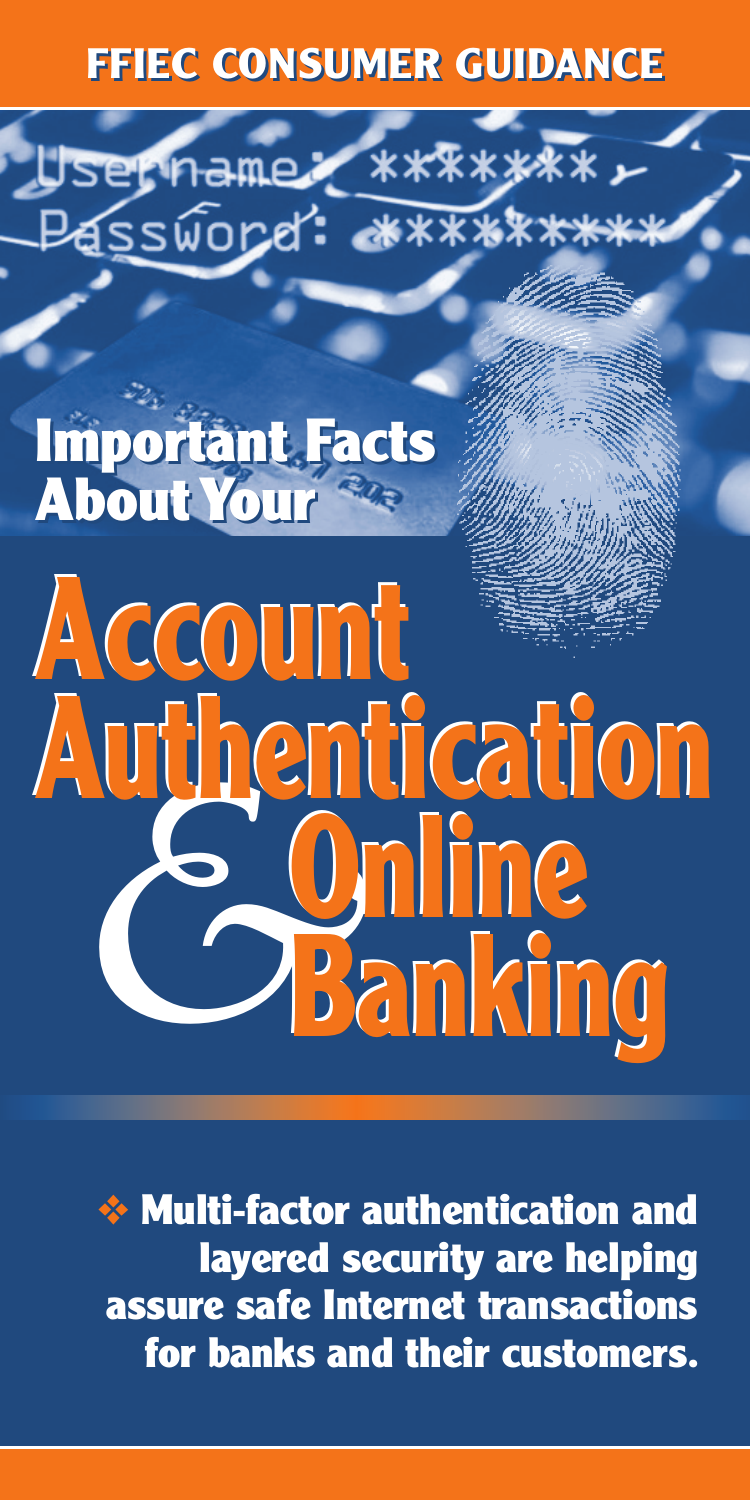# **Online Security Is Our Top Priority! Online Security Is Our Top Priority!**

**I** I f you use online or mobile banking, you<br>
will be interested to learn that six federal<br>
financial industry regulators teamed up<br>
recently to make your accounts more secure. New f you use online or mobile banking, you will be interested to learn that six federal fi nancial industry regulators teamed up supervisory guidance from the Federal Financial Institutions Examination Council (FFIEC) will help banks strengthen their vigilance and make sure that the person signing into your account is actually you. The supervisory guidance is designed to make online transactions of virtually all types safer and more secure.

### ❖ **UNDERSTANDING THE FACTORS**

Online security begins with the authentication process, used to confirm that it is you, and not someone who has stolen your identity. Authentication generally involves one or more basic factors:

- Something the user *knows* (e.g., password, PIN)
- Something the user *has* (e.g., ATM card, smart card)
- Something the user *is* (e.g., biometric characteristic, such as a fingerprint).

Single factor authentication uses one of these methods; multi-factor authentication uses more than one, and thus is considered a stronger fraud deterrent. When you use your ATM, for example, you are utilizing multi-factor authentication: Factor number one is something you have, your ATM card; factor number two is something you know, your PIN.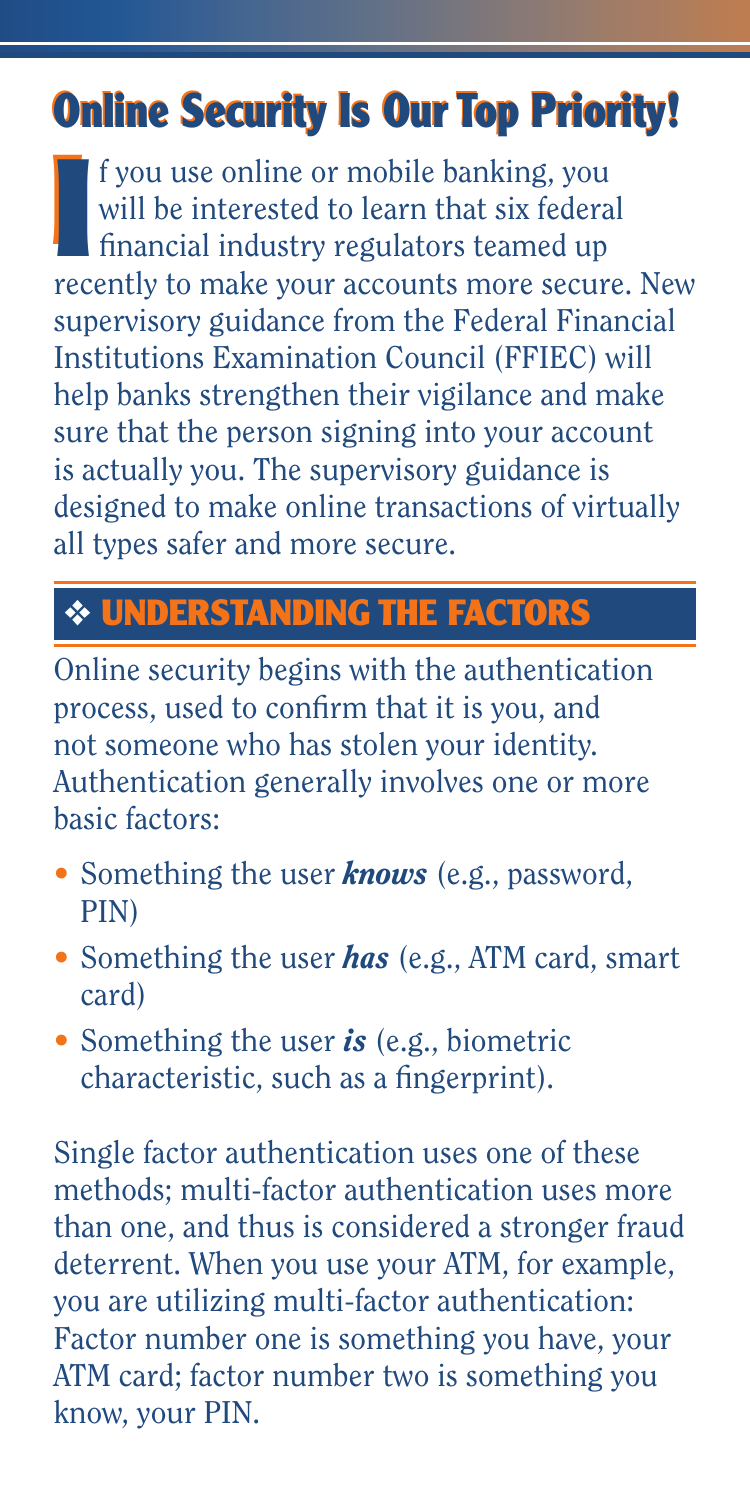To assure your continued security online, your bank uses both single and multi-factor authentication, as well as additional "layered security" measures when appropriate.

#### ❖ **LAYERED SECURITY FOR INCREASED SAFET**

Layered security is characterized by the use of different controls at different points in a transaction process so that a weakness in one control is generally compensated for by the strength of a different control. An example of layered security might be that you follow one process to log in (user/password), and then give additional information to authorize funds transfers.

Layered security can substantially strengthen the overall security of online transactions… protecting sensitive customer information, preventing identity theft, and reducing account takeovers and the resulting financial losses.

The purpose of these layers is to allow your bank to authenticate customers and detect and respond to suspicious activity related to initial login and then to reconfirm this authentication when further transactions involve the transfer of funds to other parties.

#### ❖ **INTERNAL ASSESSMENTS AT**  *<u>OUR BANK</u>*

On the back-end, the new supervisory guidance offers ways your bank can look for anomalies that could indicate fraud. The goal is to ensure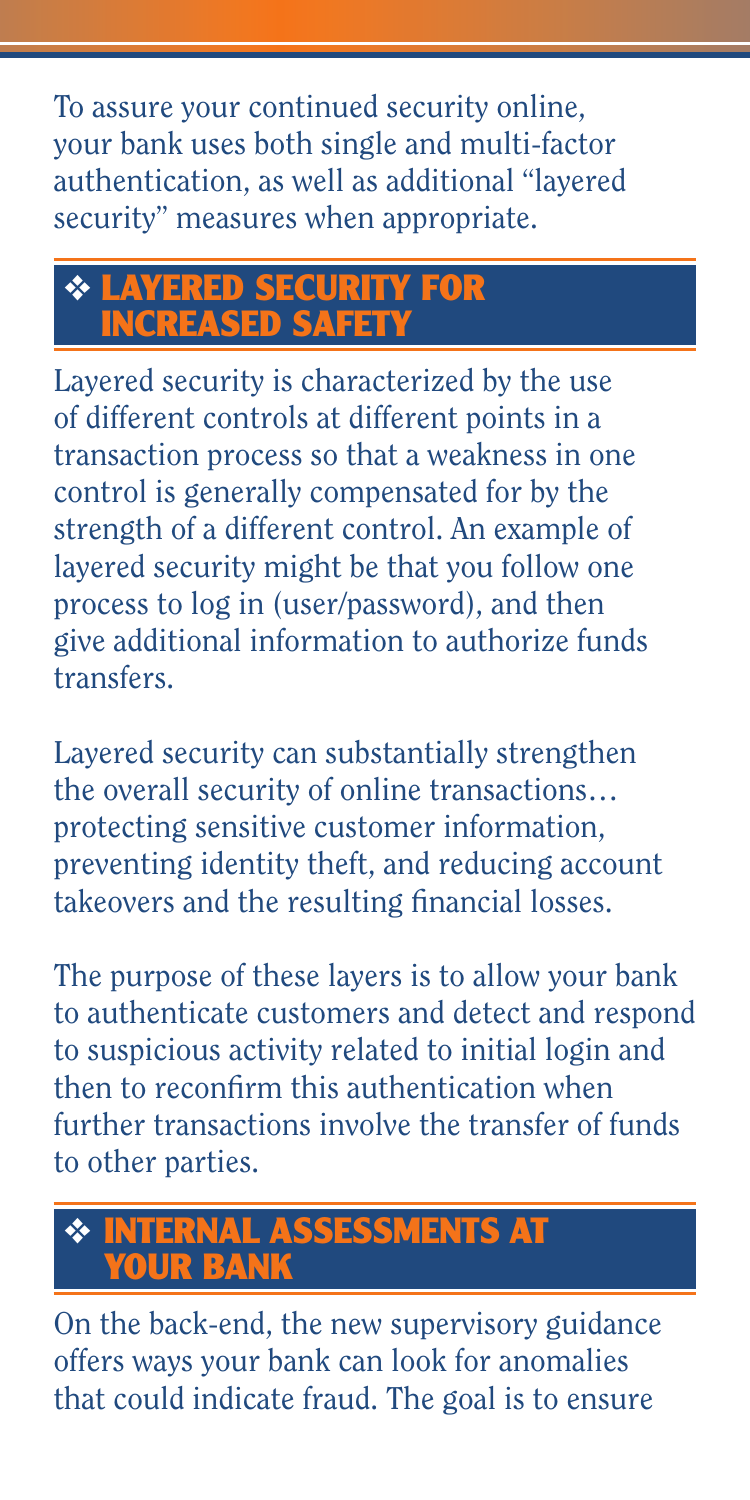that the level of authentication called for in a particular transaction is appropriate to the transaction's level of risk. Accordingly, your bank has concluded a comprehensive risk-assessment of its current methods as recommended in this supervisory guidance. These risk assessments consider, for example:

- changes in the internal and external threat environment
- changes in the customer base adopting electronic banking
- changes in the customer functionality offered through electronic banking; and
- actual incidents of security breaches, identity theft, or fraud experienced by the institution or industry.

Whenever increased risk to your transaction security might warrant it, your bank will be able to conduct additional verification procedures, or layers of control, such as:

- Utilizing call-back (voice) verification, e-mail approval, or cell phone-based identification.
- $\bullet$  Employing customer verification procedures, especially when opening accounts online.
- Analyzing banking transactions to identify suspicious patterns. For example, that could mean flagging a transaction in which a customer who normally pays \$10,000 a month to five different vendors suddenly pays  $$100,000$ to a completely new vendor.
- Establishing dollar limits that require manual intervention to exceed a preset limit.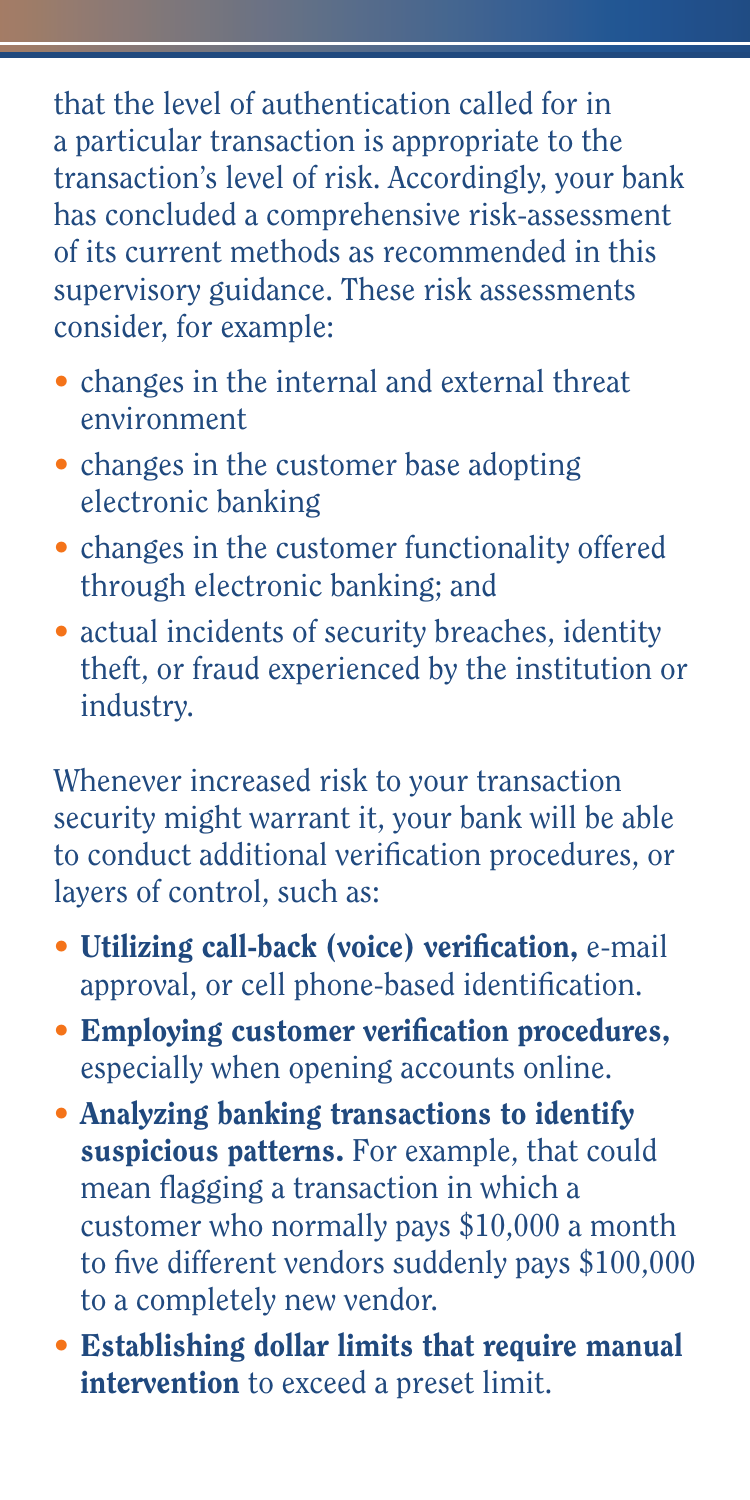## ❖ **YOUR PROTECTIONS UNDER "REG E"**

Banks follow specific rules for electronic transactions issued by the Federal Reserve Board. Known as *Regulation E,* the rules cover all kinds of situations revolving around transfers made electronically. Under the consumer protections provided under *Reg E,* you can recover internet banking losses according to how soon you detect and report them.

*Here is what the Federal rules require:* If you report the losses within two days of receiving your statement, you can be liable for the first \$50. After two days, the amount increases to \$500. After 60 days, you could be legally liable for the full amount. These protections can be modified by state law or by policies at your bank, so be sure to ask your banker how these protections apply to your particular situation.

#### ❖ **CUSTOMER VIGILANCE: THE FIRST LINE OF DEFENSE**

Of course, understanding the risks and knowing how fraudsters might trick you is a critical step in protecting yourself online. You can make your computer safer by installing and updating regularly your

- Anti-virus software
- Anti-malware programs
- Firewalls on your computer
- Operating system patches and updates